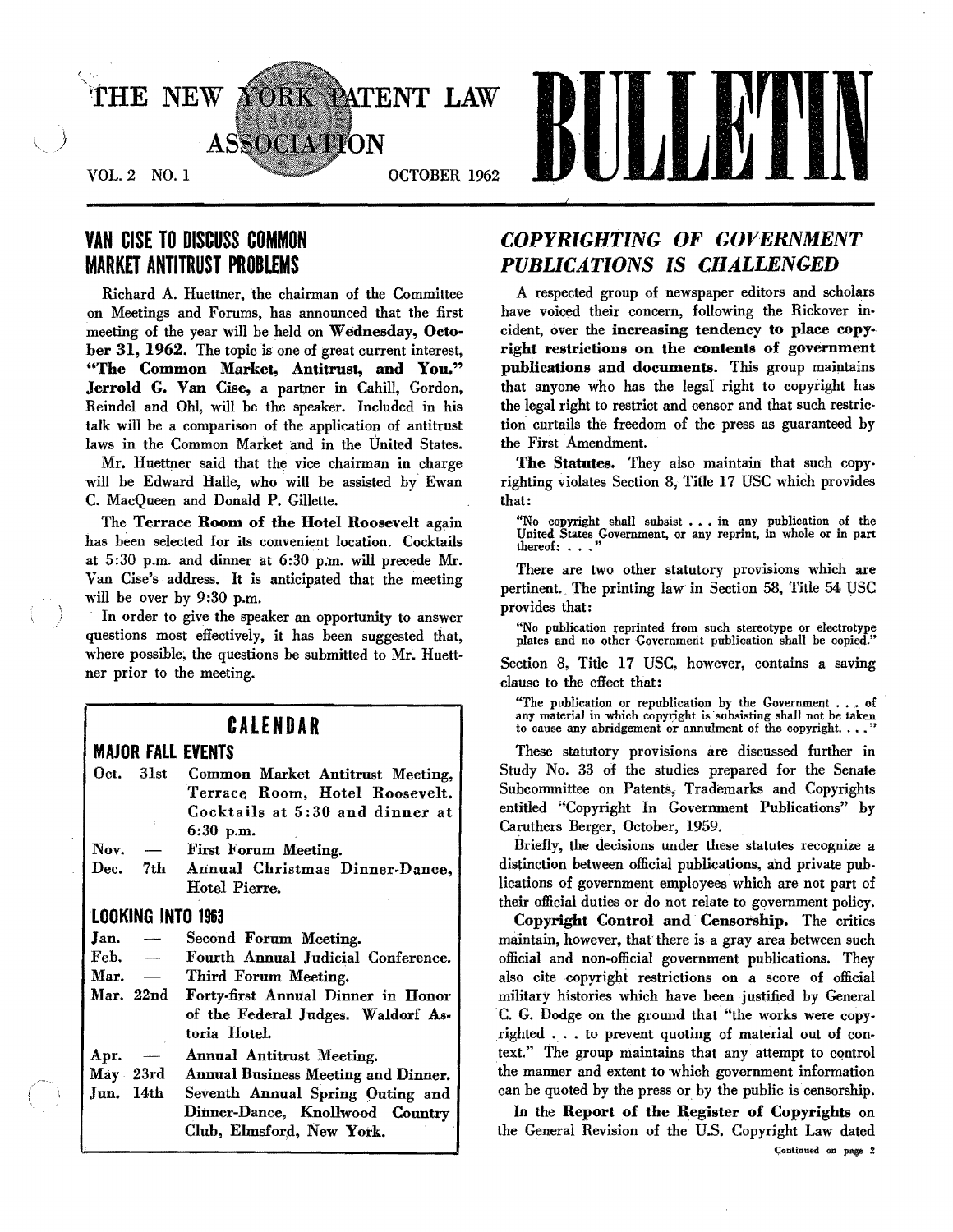# IlAPGOOD THE GUEST SPEAKER AT THE PRACTICING LAW INSTITUTE RECEPTION

The Practicing Law Institute honored the NYPLA by inviting its new president, Cyrus S. Hapgood, to discuss the NYPLA activities before the visiting lawyers at the informal get:together and reception which has become a feature of the PLI's July program.

The retiring chairman of the Patent, Trademark, and Copyright Section of the American Bar Association, Joseph Gray Jackson, was also on the platform in the Astor Ballroom and spoke briefly on the problems raised for the patent profession by the Kefauver Drug Bill hearings.

Importance of Making our Position Known. Mr. Hapgood, who was introduced by the veteran PLI Chair· man, our own Bill Navin, stressed the great importance at this time of making known to Congress' and to the Patent Office the views of the Patent Bar on pending legislation and proposed Patent Office reforms.

By way of illustration he highlighted the positions taken by the Association on important legislation during the past year, referring particularly to its activities in connection with the Kefauver Drug Bill, the Fee Bill, and the matter of Government patent policy as it concerns inventions made under Government, contracts. The As· sociation's position with respect to the relocation of the Patent Office and the jurisdictional problems which could be raised by such a move also were brought to the attention of the audience.

Patent Bar vs. Government. Harold P. Seligson, Director of the PLI, who followed Mr. Hapgood on the rostrum, made the intriguing suggestion that progress might be made in reaching an understanding on some of the critical current questions where the patent Bar and the Government stand on opposite sides of the issue, by getting representatives of both groups together on the same platform where they could thrash out their differences in public. Mr. Seligson did not say who would be called in to arbitrate the issue if perchance neither side was willing to relinquish its position.



Speakers at P. L. I. Reception

Cyrus S. Hapgood, William J. Navin, Harold P. Seligson and Joseph Gray Jackson

# **YEARBOOK** APPEARS IN **NEW FORMAT**

Some of you will have noticed that the Association's 1962 YEARBOOK has a "new look." Printing styles, like cars and hat brims, do change and your Publications Committee decided that it was time to give the YEARBOOK a new format.

The big bold look in typography, which reached your favorite magazines during the last eighteen months or so, was introduced, new types were selected for clarity and ease in reading, and the publication was extensively restyled and the contents rearranged. Large section numbers have heen placed in the margin so that by flicking the pages the individual sections can be quickly located. An index was provided at the end of the volume and two pages of pictures were added. By means of the postcard round.up, members' addresses were brought up-to-date and telephone numbers were added to make the volume more useful as a desk book.

## DESIGN BILL PASSES SENATE

The Senate approved the Hart-Wiley-Talmadge Design Protection Bill S. 1884 on July 23, 1962.

This bill would create a limited protection for original designs and makes only the deliberate infringer liable. The NYPLA had previously supported the bill during the subcommittee's hearings as previously reported in the BULLETIN for December 1961.

### PROPOSED PATENT OffiCE BUDGET

The House Committee on Patent Office appropriations has reported the Patent Office budget for its 1963 fiscal year at \$25,860,000. This is a reduction of \$1,140,000 below the original budget estimate and \$1,940,000 below the amended estimate, but \$1,000,000 more than last year.

# Government Copyrighting Challenged<br>Continued from page 1

July, 1961, page 133, the following recommendations were made:

- "The general prohibition against copyright in 'publications of the U. S. Government' should be retained in the copyright statute, with that term being defined as meaning published works produced for the Government by its officers or employees. To avoid duplication and possible confusion, the similar pro-hibition in the Printing Law should be deleted.
- "A central Government agency should be empowered to authorize exceptions to the general prohibition in special cases, and to authorize the exclusive licensing or transfer of Government· owned copyrights.
- "The saving clause, preserving the copyright of a private owner when his work is published by the Government, should be clarified to assure copyright protection for the private owner clarified to assure copyright protection for the private owner of a previously unpublished work. The Government should be required to insert a copyright notice identifying privately owned material in documents published by it.'

Helpful though they may be, it does not appear that the recommendations come to grips with the constitutional issue posed by the newspaper editors and scholars who . have raised the issue.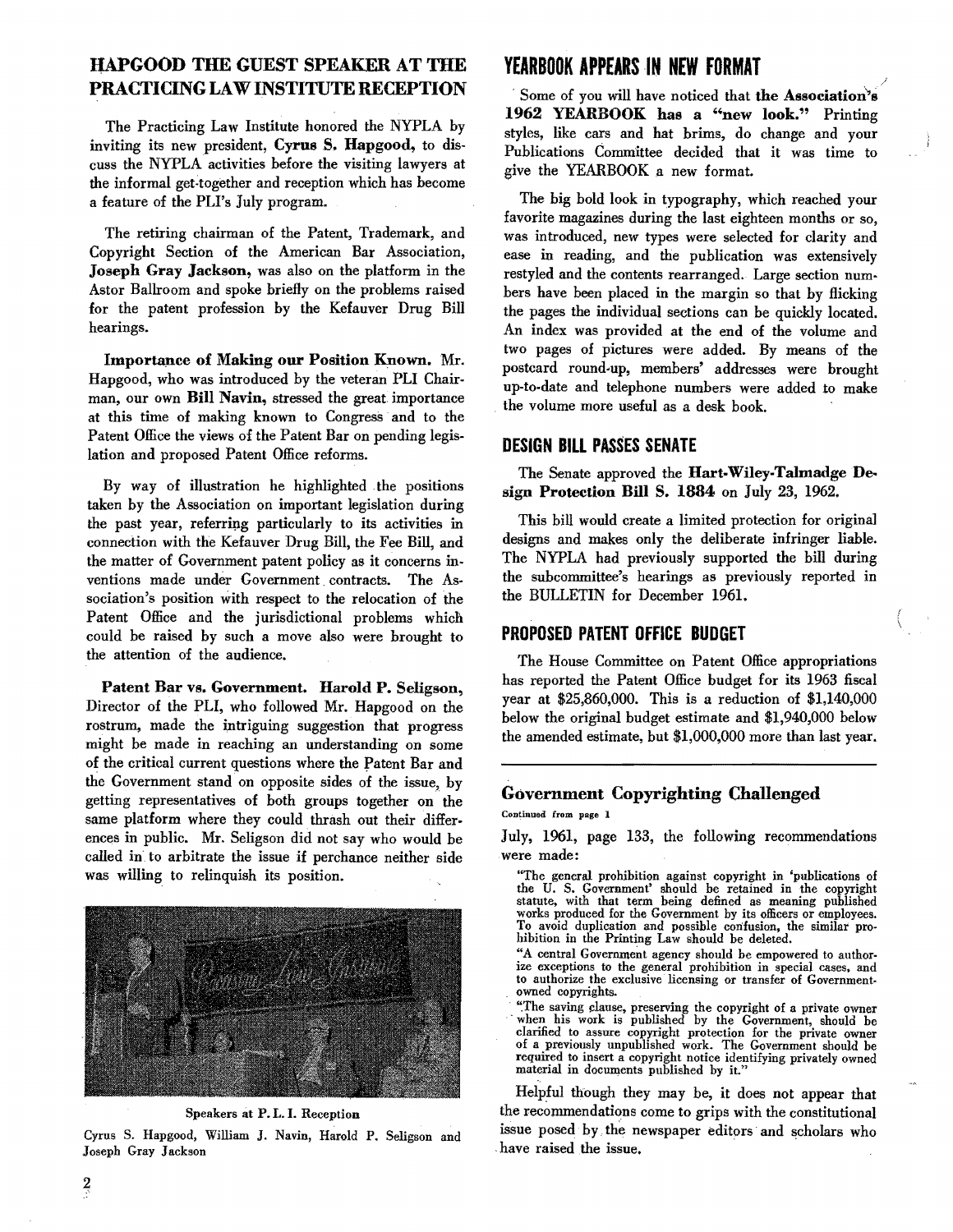# *NYPLA WRITES TO CONGRESS ON FEES, SETTLEMENTS, AND DECLARATIONS VS OATHS*

Dear Senator McClellan:

As we have previously indicated to you in reply to your letter of August 24, 1962, it was not possible for a witness to appear on behalf of The New York Patent Law Association before your Subcommittee at the hearings on Tuesday, September 4. In lieu of a personal appearance, we submit the following comments which we hope will be helpful to you.

I might add that these comments in the main are similar to those which I submitted to Congressman Celler in commenting on H.R. 10966. I understand that in your hearings you will consider both the House version of the Fee Bill H.R. 10966 as well as the Senate version S. 2225. Accordingly, our present comments have been amplified to include appropriate comments on the differences between the two Bills. .

We are in accord with Sections 1, 2 and 3 of H.R. 10966. The increased fees they provide appear to be justified generally by the need for additional revenues to offset the increased cost of Patent Office operations. There is merit, too, in their encouragement of succinct· ness and brevity in patent applications, their recognition of the differential fee principle in requiring higher fees for applications which are normally more demanding of Patent Office services, and their discouragement of filing appeals for the purpose of delay. In our view, H.R. 10966 is preferable to S. 2225 because the latter Bill omits higher fees for appeals that are considered by the Board. fees for disclaimers, revival of abandoned applications, extra fees for delayed payment of the final fee, and higher fees for recording assignments.

We are opposed to Section 4 in its present form and are opposed to Sections 6 and 8, for these reasons:

Section 4: By the proposed amendment of U.S.C. 35, Section 151, the Commissioner is required to issue the patent at some indefinite time after the notice of allow· ance, regardless of whether the final fee is paid. This would have the effect of taking away from the applicant his present right to abandon the application after its allowance and thus rely on protection through continued secrecy of the invention rather than through the patent, -a choice which is important to his best interests in some instances, as when pertinent prior art is first brought to his attention after allowance of the application but before the patent would normally issue. It would also seriously impair his present right to file a "divisional" or a "continuation" application after allowance of the "parent" application, in order to present new claims or an improved disclosure in the light of newly acquired information. It would adversely affect the applicant's present right to await the final outcome of examination of his application in the United States Patent Office before incurring the expenses of filing corresponding patent applications in foreign countries; since issuance

of the patent would automatically cut off the prosecution of it in the patent Office and foreclose the applicant from the further steps in the prosecution, between notice of allowance and payment of final fee, which are now en· joyed. Finally, it would tend to delay the prosecution of patent applications by encouraging applicants to retain unduly broad or informal claims in the case for the very purpose of preventing a premature and untimely issuance of the patent.

We believe that the provisions of Section 4 have no proper place in the present Bill which is directed to Patent Office fees. Section 4 deals with substantive rights of the applicant and should be considered separately as to whether there is any real need for it and whether any possible advantages are offset by disadvantages.

Section 6 and 8: In our view, any benefits to be derived from the proposed maintenance fees are outweighed by their adverse effects and, moreover, are illusory.

The net amount of additional revenue they would provide to the Patent Office is speculative, particularly in view of the uncertainty as to the number of patents which would be allowed to lapse for non-payment of maintenance fees. Whatever this additional amount might be, it may in time be offset or more than offset by loss of revenue to the Internal Revenue Department as a result of premature lapsing of patents under the maintenance fee provisions. For example, many small or struggling corporations develop patentable products which they cannot produce or sell immediately. The development may come in the middle of a recession or at a time when the corporation itself is short of capital; or the product may be ahead of its time. Whatever the cause, the product is apt to be shelved. In these circumstances, there is a serious risk that the patent maintenance fee will not be paid. Then later on, when conditions are more favorable for promoting the inven· tion, the corporation is unwilling to risk the necessary capital investment because its patent protection has been forfeited, with consequent loss of taxable income which the invention might have otherwise produced.

We also question the arguments by proponents of maintenance fees that elimination of "dead wood" patents will be effected through non·payment of such fees. This elimination is not apt to occur in cases where the patent owner can easily pay these fees, unless the patented in· vention is proved conclusively to be valueless. Moreover, it is difficult to determine when a patent is of no value or is "dead wood". There have been many patents for inventions which did not attain commercial success until a decade or more after the patent grant. It is likely that the patent system would suffer more through forfeiture of patents of this type, due to incorrect predictions by patentees or their inability to pay the maintenance Continued on page 4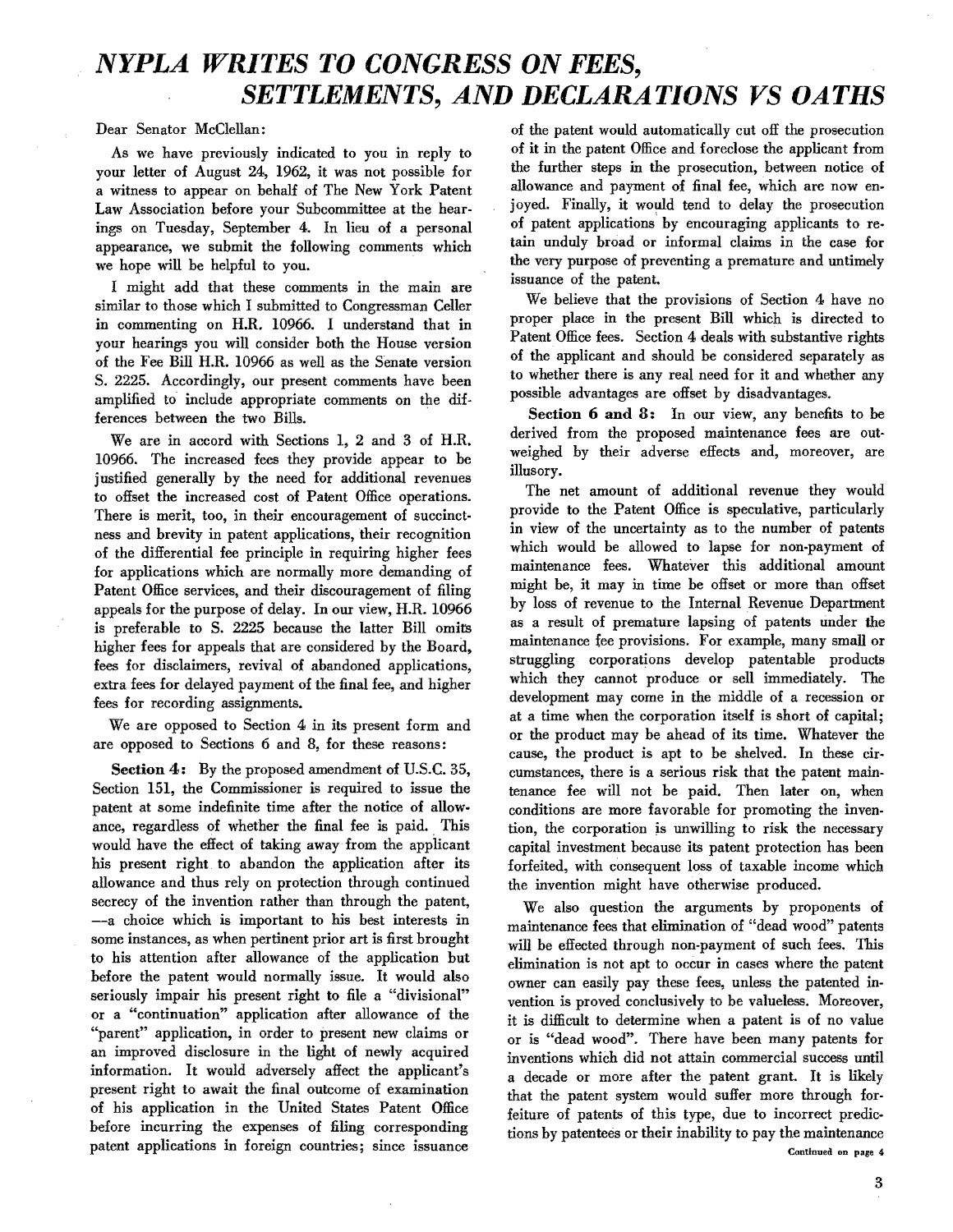#### NYPLA WRITES TO CONGRESS

Continued from page 3

fees, than it would gain through elimination of patent rights which are truly "dead wood".

Section  $155(c)$  of S. 2225 and Section  $155(f)$  of H.R. 10966 would permit an inventor or his heirs (but not assignees) to defer the first and second maintenance fees if the total benefit received by the inventor or any other party having any interest in the subject matter of the patent was less than the value of the amount of the fees. We have two strong objections to these provisions. In the first place, there is discrimination against small ?orporations and indigent assignees with respect to fee deferrals. In the second place, it will be too difficult in many instances to determine the amount of benefit received by the inventor so as to determine whether the fees may be deferred.

Other factors on which our view is based are the burdens involved to insure timely payment of maintenance fees by patentees and the risks of inadvertent nonpayment of these fees within the time allowed.

Taking into account all of these considerations, we are opposed to the principle of maintenance fees, and the more so because it appears that their primary purpose is to increase Patent Office revenues to some arbitrary percentage well over 50% of its budget. We believe this to be an unfair burden on patent owners, who after all represent only a small number of those benefiting from the facilities of the Patent Office. Industry in general benefits by having readily available a vast central store of well classified technical information on which to base further technical advances; The general public benefits from the progress in the useful arts which is brought about through the workings of the patent system. This, indeed, is the basic reason for the existence of the Patent Office.

We believe, therefore, that the revenue derived through Patent Office fees from applicants and patentees, to constitute their fair share of the Patent Office budget, should be about  $50\%$  and certainly not more than  $60\%$ of that budget. If the fees proposed by Sections 1·6 of H.R. 10966 will not produce such revenue, the necessary additional amount should be provided by increasing these fees, especially the fee for issuance of a patent, rather than by imposing patent maintenance fees.

CYRUS S. HAPGOOD, President

#### Sept. 6, 1962

#### Dear Senator McClellan:

It was, unfortunately, impossible for a witness to appear on behalf of the New York Patent Law Association before your Subcommittee at the hearing on Tuesday, September 4, relating to the above identified bill [H. R. 12513J. In lieu of a personal appearance, we submit the following comments which we hope will be of assistance to the Sub-committee.

The Association is opposed to passage of H.R. 12513 because we do not believe that adequate evidence has been presented to the Congress of the need for such legislation and also because we do not believe that the provisions of the bill would accomplish its intendel purpose, viz., to "make it more difficult for patent applicants and owners to use an interference settlement agreement as a means of secretly violating the antitrust laws" (House Report No. 1983, page 1, 87th Congress, 2d Session).

Patent Interferences are proceedings instituted by the Patent Office *alter* it has determined the existence of patentable subject matter common to the applications or patents of two or more parties. A private agreement settling such an interference does not result in the ab· dication by the Patent Office of its function of deter· mining the existence of patentable invention, but merely facilitates the award of priority of invention (the winning party must yet satisfy the Patent Office that the subject matter is patentable to him) without the neces· sity of a long and arduous administrative proceeding. Such an agreement eases the burdens on an already over burdened Patent Office staff and permits the earlier grant of a patent with its concomitant disclosure to the public.

Improper interference settlement agreements are, under present law, made at the peril of the parties. If such an agreement results in an award of priority to one who is not the original inventor, the subsequent patent is in· valid. If such an agreement is made pursuant to an illegal conspiracy or combination, the patent would be subject to a "misuse" defense and could not be enforced. Hence, whether or not a settlement agreement based on illegal activities is filed, the resulting patent would be unenforceable; and the factual circumstances could be determined in appropriate proceedings by the established rules of discovery.

The proposed legislation would tend to discourage private patent interference settlements, since, as noted below, parties would be reluctant to file agreements con· taining confidential information such as license royalty rates and other terms which would be available to com· petitors upon some unknown showing of "good cause". Rather, parties would tend to prosecute interferences to final decision, a time consuming procedure which is extremely expensive for the parties and the Patent Office . as well as the public, since the grant of the patent is thereby delayed.

The hearings on H.R. 12513 did not evidence any substantial use of interference settlement agreements for the purpose of unlawfully restricting competition. In deed, the only specific finally adjudicated instance of the misuse of such an agreement, referred to in the hearings and in the Report (House Report No. 1983) of the House Judiciary Committee, occurred in Precision Instrument Mannfacturing Co. et al v. Automotive Maintenance Machinery Co., 324 U.S. 806 (1945), in which the abuse in question, suppression of perjury, would not have been disclosed even were the agreement filed in accordance with H.R. 12513. Hence, in the ab· sence of evidence showing a substantial need for the Continued on page 5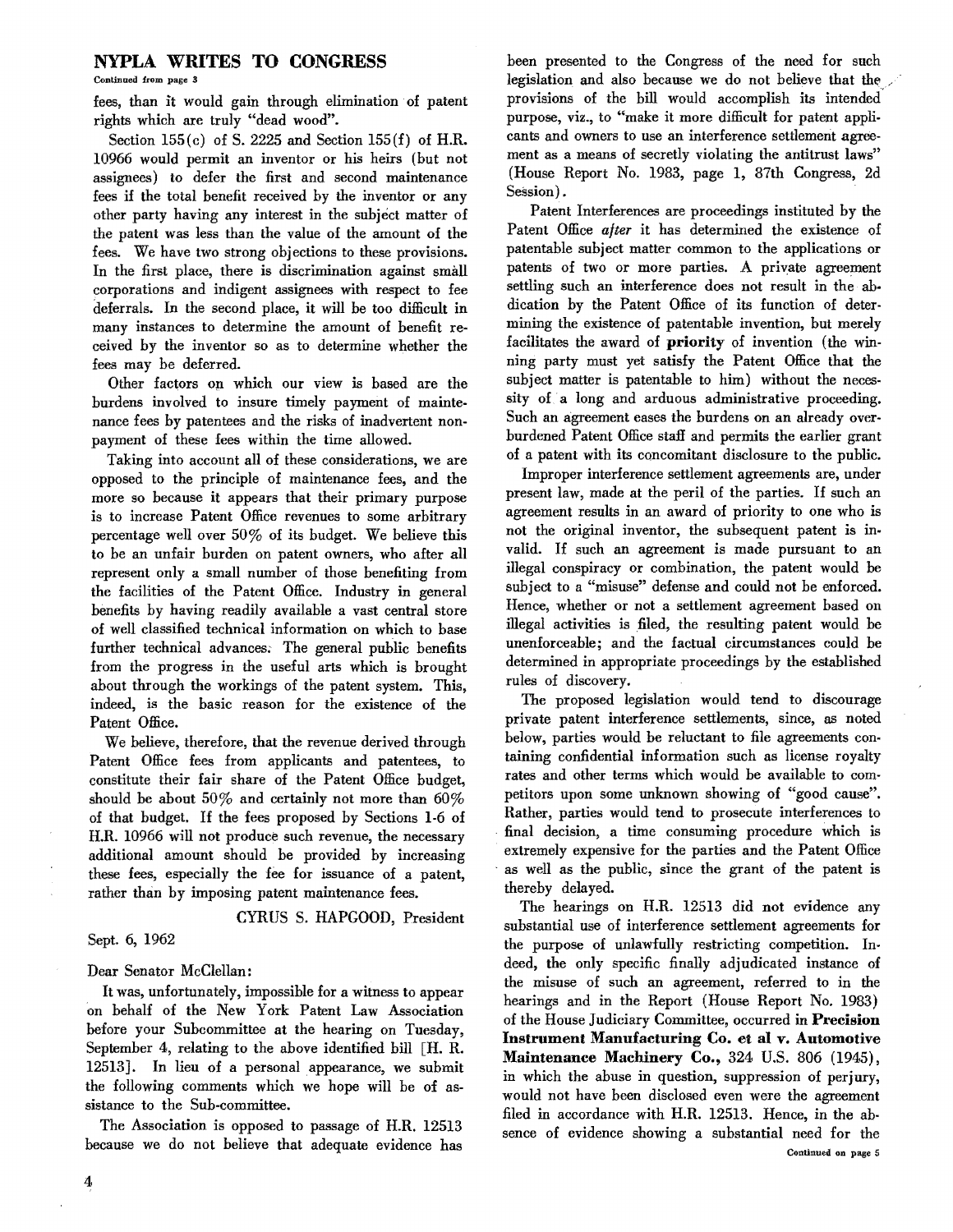Continued from page 4

'lroposed legislation and in the light of its possible adverse effects on the salutary voluntary settlement of patent interferences, we submit enactment of the bill is unjustified.

We would also invite the Subcommittee's attention to the fact that interference settlement agreements are merely formal documents conceding priority of invention to another party, without necessarily setting forth the attend. ant circumstances from which they arise. Such agree· ments would not reveal the existence of improprieties, as indeed the agreement in the Precision Instruments case, supra, did not.

Passing to the particular provisions of H.R. 12513, we should like to raise specific objections to the bill's provisions (a) making the copy of the settlement agree· ment available "to any person on a showing of good cause", and (b) rendering any patent, of the agreeing parties, involved in the interference or issuing on an application involved in the interference, "permanently unenforceable".

The former provision, which we recognize was in· serted to "preserve a degree of confidentiality of agree· ments" (House Report No. 1983, page 2), is unduly indefinite in requiring a showing of "good cause". Since there is a substantial danger that access to settlement agreements may be sought by private parties as a means to uncover legitimate trade secrets of the contracting parties, e.g., license royalty provisions, the "good cause" should be more particularly set out in the proposed legislation, as by requiring that there be pending litiga. tion involving one or more of the parties to the agree· ment and the party seeking to inspect the same, relating to the interfering subject matter.

The second provision would render the involved patent of. a party to the settlement agreement totally unenforceable if the party fails to file a copy of the agreement, even if such failure is inadvertent. The invalidity would extend to claimed subject matter in such patents which was not germane to the interference as well as to the interfering subject matter. We believe that it would be improper to declare patent claims directed to noninterfering subject matter unenforceable merely by reason of the failure to file a paper relating, to the interference. This objection, we note, could be obviated by inserting, on page 2, line 7 of the draft of the bill, the wordsas to the interfering subject matter-, after the word "unenforceable".

In summary, we are opposed to enactment of H.R. 12513, as we believe the necessity for its enactment and its suitability for accomplishing its stated purpose have not been satisfactorily demonstrated. Rather, we believe the bill, if enacted, would tend to discourage the private settlement of patent interferences and thus produce prolonged expensive proceedings which would be adverse to the interests of the interferants, the Patent Office and the general public. Secondly, we believe that particular provisions of the proposed bill would encourage "fishing expeditions" seeking to uncover and exploit legitimate

# **BRIEFS FROM WASHINGTON**

The BULLETIN's Washington correspondent reports that the following bills have now become law:

• H.R. 5754 (Celler) and S. 2226 (McClellan), now P.L. 87·333, provides for priority based on a subsequently filed foreign application rather than only on the first filed foreign application.

• S. 1456, now P.L. 87·405, authorizes a new Assistant Secretary of Commerce in whose area of responsibility the Patent Office is included. The incumbent is J. Herbert Holloman.

• H.R. 7916 (Aspinall), H.R. 8816 (Fascell), and S. 2156 (Anderson et al) now are P.L. 87·295. This legis. lation relates to saline water research. It includes a patent provision which was suggested to the Senate Interior Committee of Senator Long, was incorporated in the Senate bill, and was adopted by the Senate-House conferees. .

• H.R. 9118 (Morgan) and S. 2180 now form P.L. 87·297. This legislation relates to the Arms Control and Disarmament Agency and includes a patent provision requiring that *information* with respect to patents (rather than patent rights) be available to the general public.

• S. 1186 (P.L. 87·354) relating to trademarks has been passed. This law provides that when a quality mark is used indicating that an article is made in whole or in part from gold, silver, or an alloy, the registered trade \_Continued **on** page 6

trade secrets of the contracting parties, and render unenforceable patent rights which may be wholly unrelated to the interferance and the private settlement agreement thereof.

CYRUS S. HAPGOOD, President

Dear Senator McClellan:

The following is a statement of the position of The New York Patent Law Association on S. 2639, the Bill to permit the use of a written declaration in lieu of an oath in filing an application for patent or for registration of a trademark.

The Association is in favor of the Bill in view of the fact that it would assist the Patent Office in processing patent applications by simplifying the procedures in the Patent Office. It would also in many instances be an aid to inventors and attorneys by facilitating the execution of patent applications where no Notary Public is readily available.

It is also the Association's position that in view of the fact that the criminal code (18 U.S.C. 1001) provides criminal sanctions for filing false declarations with administrative agencies, including the Patent Office, an oath as such is not necessary.

CYRUS S. HAPGOOD, President